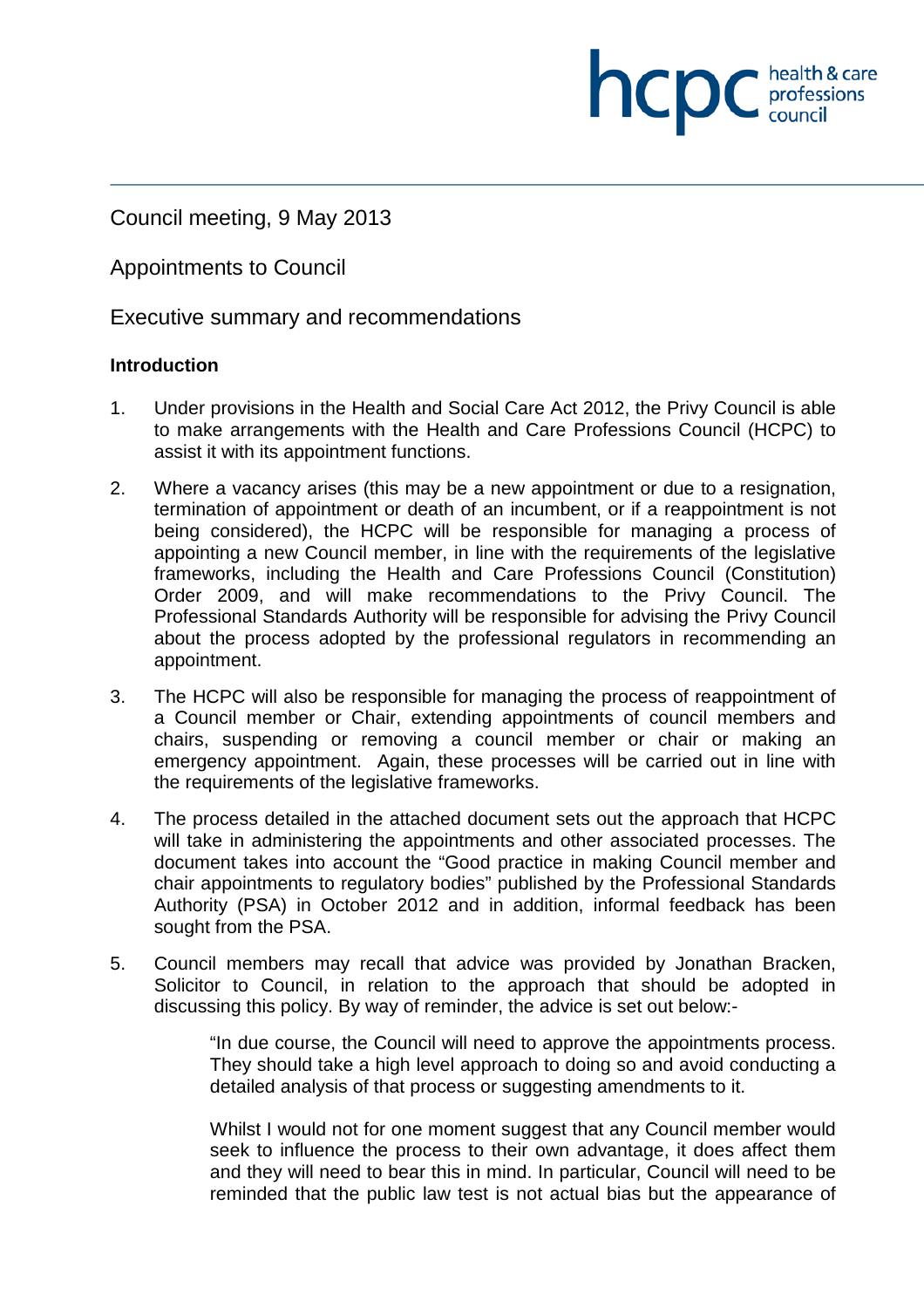bias. Ensuring that the overall process is fit for purpose is one thing, making detailed changes to it is quite another."

#### **Decision**

Council is asked to discuss and agree to adopt the process set out, subject to any minor editing points.

#### **Background information**

- Good practice in making Council member and chair appointments to regulatory bodies" published by the Professional Standards Authority (PSA);
- Health and Social Care Act 2012;
- Health and Care Professions Council (Constitution) Order 2009.

#### **Resource implications**

The appointments process will be administered by the Secretariat department.

#### **Financial implications**

A provision has been made within the 2013/14 Council budget to cover the cost of appointments such as advertising and panel member costs.

#### **Appendices**

Appointment process for Council members.

#### **Date of paper**

26 April 2013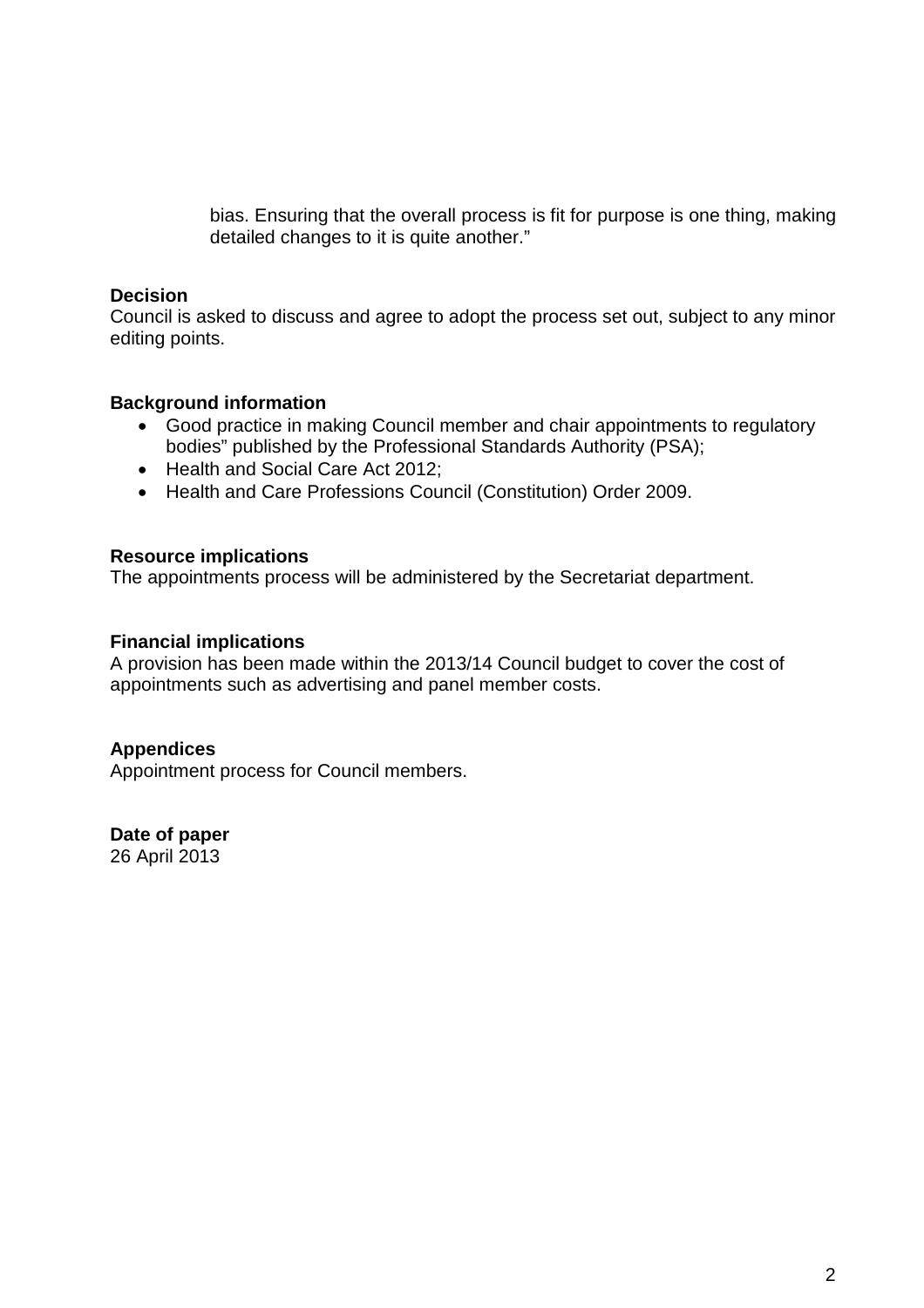

# Appointment process for Council members

# **Contents**

| 1. |                                                                  |  |
|----|------------------------------------------------------------------|--|
| 2. |                                                                  |  |
| 3. |                                                                  |  |
| 4. |                                                                  |  |
|    |                                                                  |  |
|    |                                                                  |  |
|    |                                                                  |  |
|    |                                                                  |  |
|    |                                                                  |  |
|    |                                                                  |  |
|    |                                                                  |  |
|    |                                                                  |  |
|    |                                                                  |  |
|    |                                                                  |  |
| 5. |                                                                  |  |
|    |                                                                  |  |
|    |                                                                  |  |
| 6. |                                                                  |  |
|    |                                                                  |  |
|    |                                                                  |  |
|    |                                                                  |  |
|    | Making an emergency appointment of a Council Member or Chair  16 |  |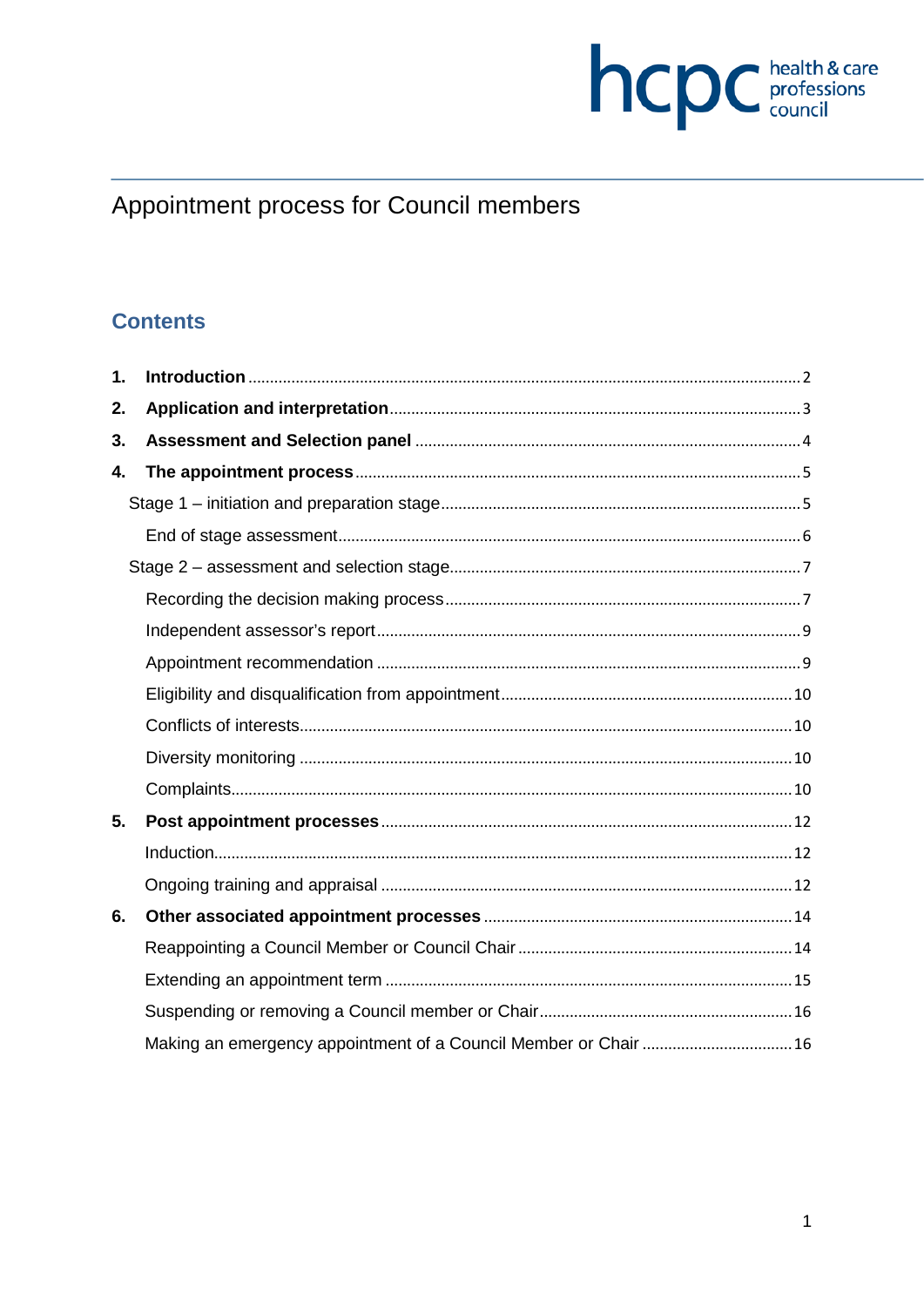# **1. Introduction**

- 1.1. This document sets out the process by which appointments to the Council will be managed by HCPC, and should be read in conjunction with the operational guidance entitled "Appointments administration pack", which is maintained by the Secretariat.
- 1.2. Under provisions in the Health and Social Care Act 2012, the Privy Council is able to make arrangements with the Health and Care Professions Council (HCPC) to assist it with its appointment functions.
- 1.3. Where a vacancy arises (this may be a new appointment or due to a resignation, termination of appointment or death of an incumbent, or if a reappointment is not being considered), the HCPC is responsible for managing a process of appointing a new Council member, in line with the requirements of the legislative frameworks, including the Health and Care Professions Council (Constitution) Order 2009, and will make recommendations to the Privy Council. The Professional Standards Authority will be responsible for advising the Privy Council about the process adopted by the professional regulators in recommending an appointment.
- 1.4. The HCPC will also be responsible for managing the process of reappointment of a Council member or Chair, extending appointments of council members and chairs, suspending or removing a council member or chair or making an emergency appointment. Again, these processes will be carried out in line with the requirements of the legislative frameworks.
- 1.5. The process has been written to take into account "Good practice in making Council member and chair appointments to regulatory bodies" published by the Professional Standards Authority (PSA) in October 2012.
- 1.6. The PSA has identified four principles to be applied to all processes relating to the (re)appointment, suspension and removal from office of chairs and members of Councils. The first three principles are based on those identified by the Commissioner for Public Appointments in the Code of Practice for Ministerial Appointments. The fourth, inspiring confidence, is derived from the three-fold purpose of health and care professional regulation. These principles should be demonstrated by the regulators throughout their work:
	- **Merit –** all selection decisions are based on evidence of merit. This means appointing and reappointing high quality individuals whose skills, experience and qualities have been judged to best meet the needs of the regulator and where appropriate, recommending the removal or suspension of individuals where there a strong case for so doing.
	- **Fairness –** processes used in appointments, suspensions and removals are objective, impartial and applied consistently. Processes should promote equality and be free from discrimination, harassment or victimisation.
	- **Transparency and openness –** public appointments must be advertised publicly in a way that is designed to attract a strong and diverse field of suitable candidates. Information about posts and appointment, suspension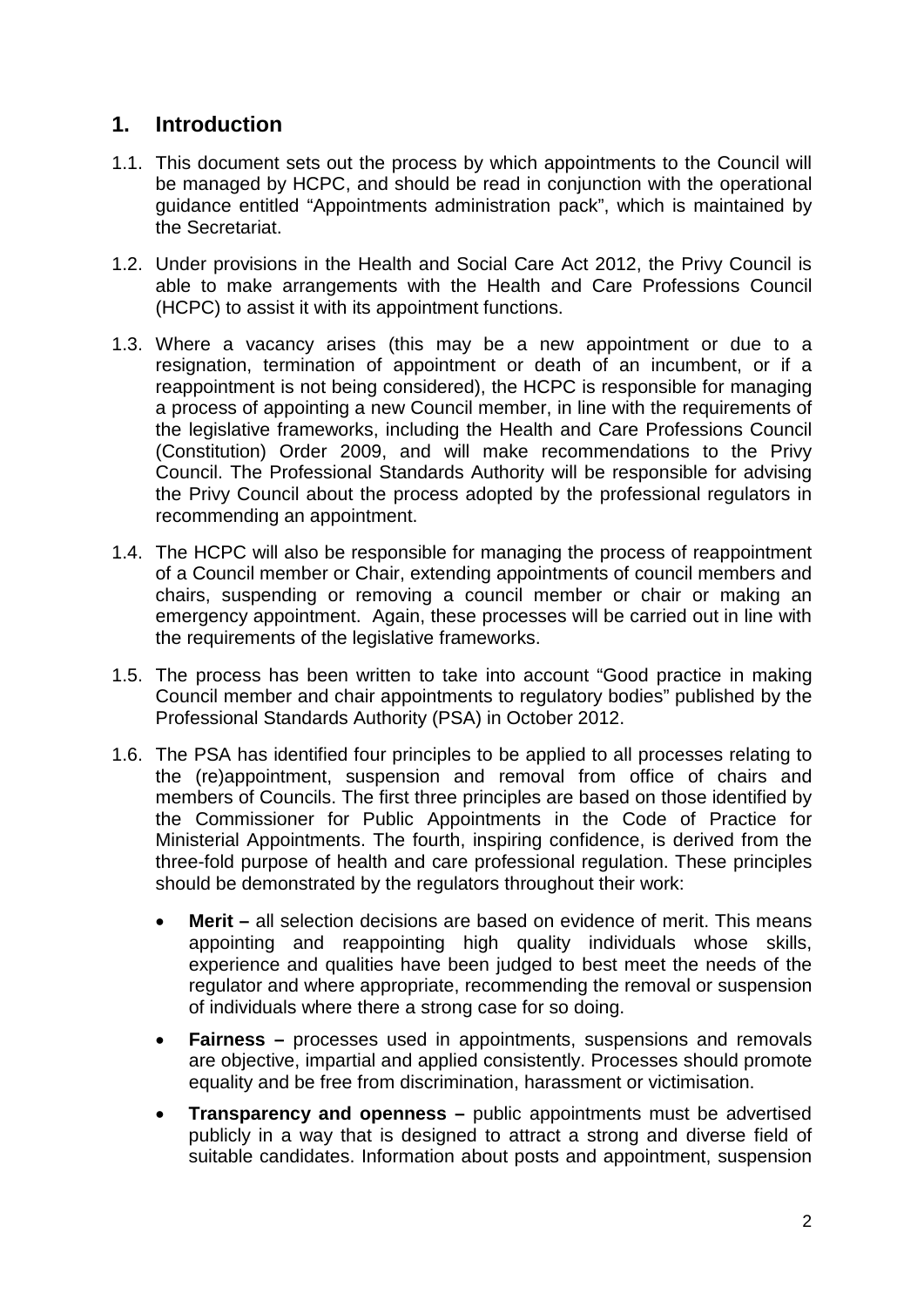and removal processes adopted are publicly available. It is clear why regulators are making their recommendations to the Privy Council.

**Inspiring confidence** – the regulator's processes and systems promote public confidence in regulation and take into account external perspectives where appropriate. All processes meet the requirements of the regulator's legislative framework.

## **2. Application and interpretation**

- 2.1. Eligibility for membership of the HCPC Council is determined by the Health and Care Professions Council (Constitution) Order 2009.
- 2.2. The HCPC is responsible for managing the process of appointment and reappointment of Council members and Chairs (and any related processes) in line with the requirements of its legislative frameworks and will make recommendations to the Privy Council.
- 2.3. The role of the Professional Standards Authority (PSA) is to advise the Privy Council about the process adopted by the regulators in recommending an appointment.
- 2.4. Having received the PSA's advice about the process, the Privy Council is responsible for making a decision to appoint (or reappoint) an individual to the HCPC Council.
- 2.5. The Secretary to Council will be responsible for administering the appointments to the HCPC Council.
- 2.6. The Council will appoint an assessment and selection panel to undertake the appointment process.
- 2.7. This policy will be formally reviewed every two years; however a review will be carried out at the conclusion of any of these processes to gather learning points.
- 2.8. After a year of operation, the PSA will consider taking a risk-based approach to reviews of processes. Changes will be made to the policy and the process as appropriate and agreed by Council at that time.
- 2.9. In the event that part or all of the recruitment process is to be delivered by an external agent, this process must be reviewed and roles agreed in writing for each stage with that external agent.
- 2.10.HCPC Council members shall be referred to throughout as 'members'.
- 2.11.The PSA publishes guidance on Council member and Chair appointments to professional regulatory bodies. This document is referred to as "the PSA guidance" throughout.
- 2.12.Enquiries regarding this process should be made to: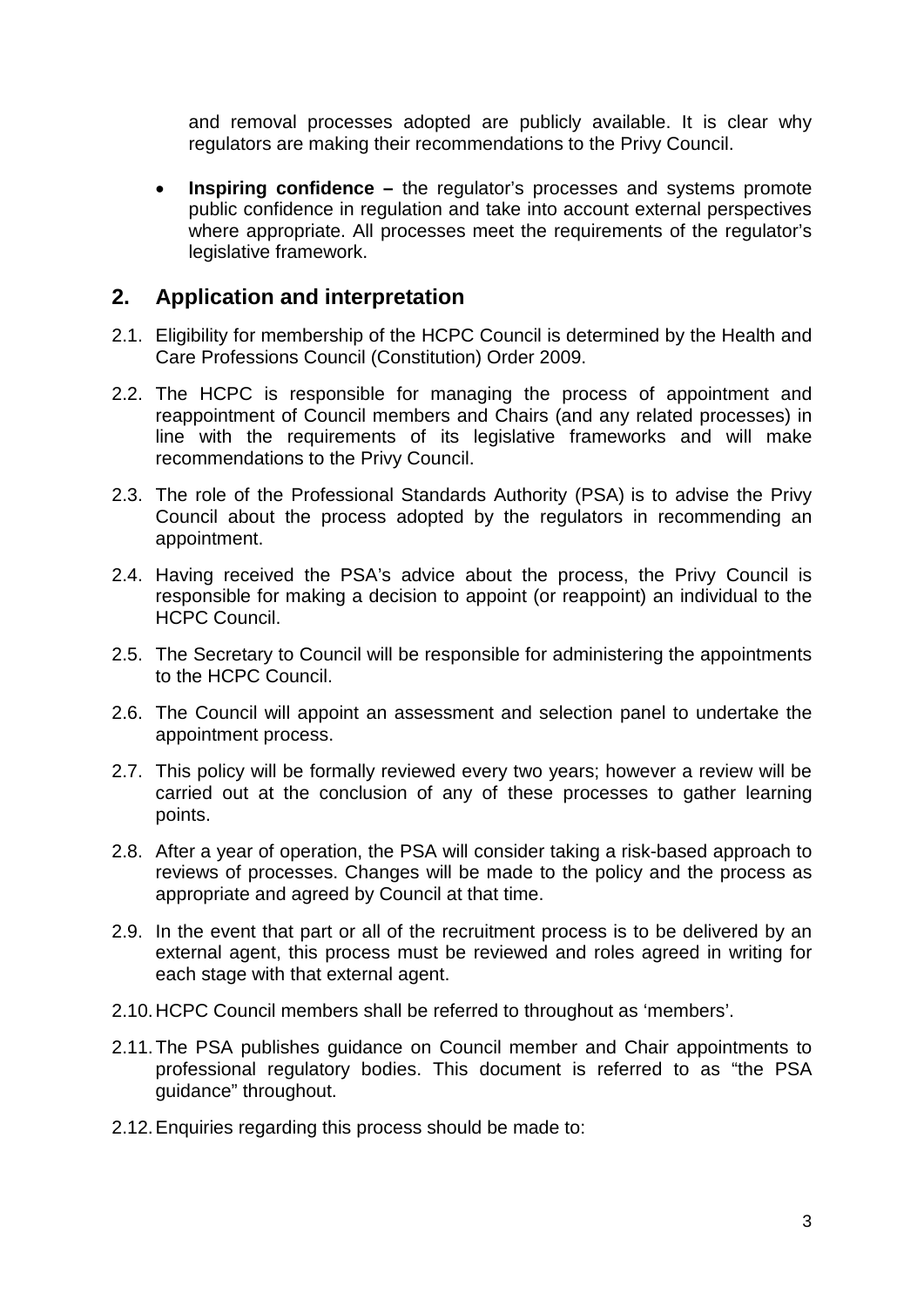Louise Hart, Secretary to Council, The Health and Care Professions Council, Park House, 184 Kennington Park Road, London SE11 4BU. 020 7840 9711 - louise.hart@hcpc-uk.org

# **3. Assessment and Selection panel**

- 3.1. An assessment and selection panel will be appointed by Council before the start of any recruitment campaign. They will be responsible for making recommendations to the Privy Council on behalf of the Council.
- 3.2. The composition of the panel will depend upon the nature of the recruitment campaign. However, for appointment processes in relation to members of Council, the panel will comprise the following:-
	- the Chair of the Council:
	- an independent with experience in public appointments; and
	- one other member, drawn from those suitable candidates outlined in the PSA guidance.
- 3.3. For the appointment of the Chair of Council, the panel will comprise:-
	- a Chair of an independent regulator or public authority;
	- an independent with experience in public appointments; and
	- one other member, drawn from those suitable candidates outlined in the PSA guidance.
- 3.4. Consideration will also be given to ensuring the relevant expertise on the panel, for example, if we were seeking to appoint an individual with a financial background, someone with relevant expertise would be within the proposed composition. Due consideration will be given to the diversity of the panel when deciding who should be included.
- 3.5. In order to retain the independence of panel members drawn from outside the HCPC, and to prevent conflicts of interest, the maximum period any panel member may be appointed to the assessment and selection panel is four years. The assessment and selection panel will be chaired by the Chair of HCPC or, in the event that the recruitment exercise is for that position, the Chair of the independent regulator or public authority.
- 3.6. Any new panel members i.e. any that have not been involved in previous HCPC recruitment campaigns, will be given an induction. This will cover the following areas:-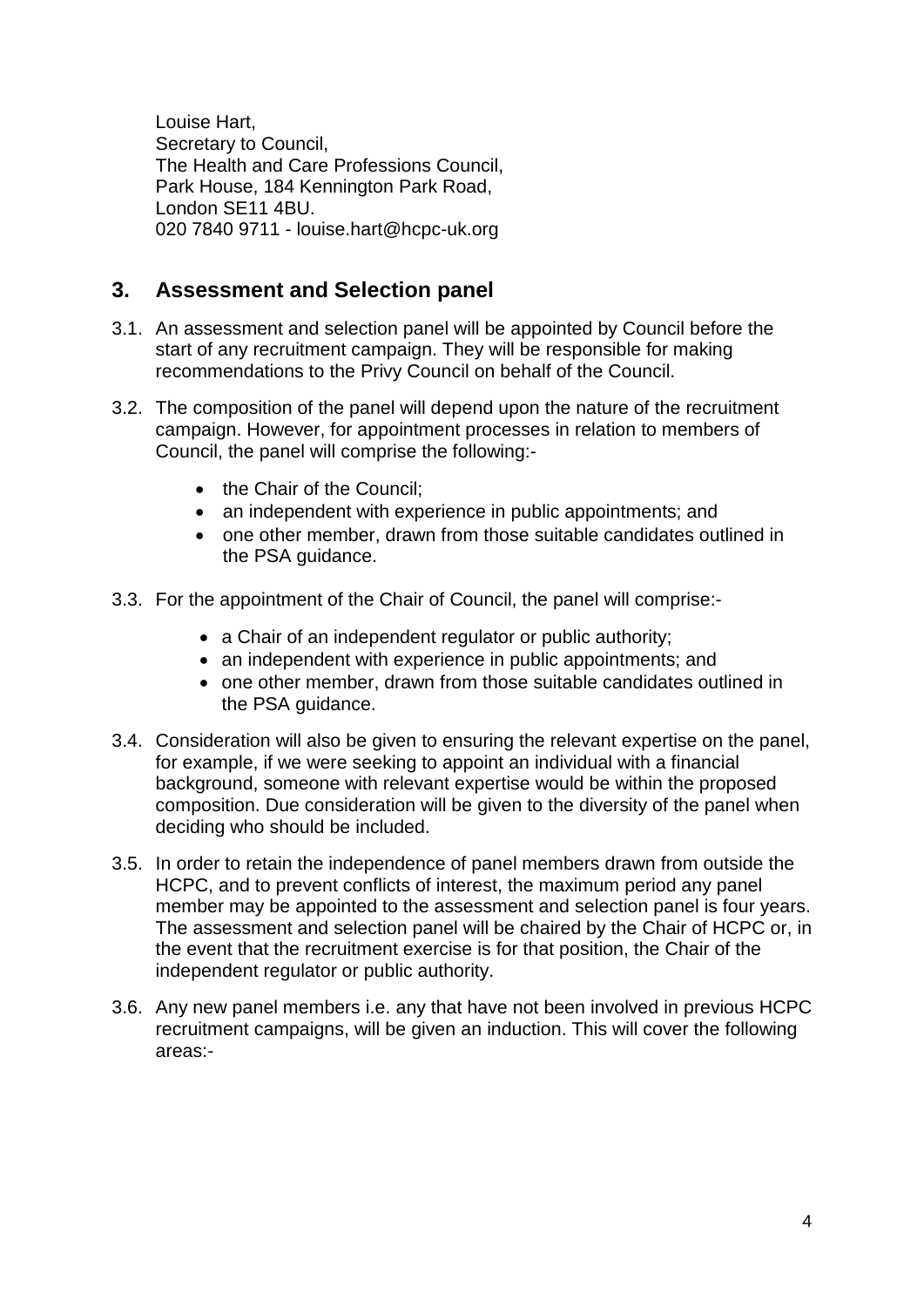- Background to organisation;
- Relationship between the council and the Executive;
- Strategic Intent;
- Composition of current Council;
- Equality and Diversity;
- Appointments process adopted by HCPC.

#### **4. The appointment process**

- 4.1. The appointment process will be carried out in two stages:-
	- Initiation and preparation; and
	- assessment and selection.
- 4.2. Following completion of the appointment process, Members will be subject to the post appointment process, which can be found in section 5.
- 4.3. Appointments will be carried out using the appointment administration pack. The pack, which is administered by the Secretariat, contains templates of all processes and standard documentation required to deliver the appointment process and associated processes. The completed pack will constitute a complete record of each appointment, to be retained in accordance with the HCPC's document retention policy.

# **Stage 1 – initiation and preparation stage**

- 4.4. When a vacancy arises, the 'advance notice of intent to recommend appointment' template, together with supporting documentation should be sent to the PSA at least one month before the first advert is due to be launched.
- 4.5. Prior to submitting an advance notice to appoint, the following should be undertaken:-
	- The Council to agree the appointment and selection panel for the campaign. This will be dependent upon the nature of the recruitment being carried out. (see Section Three).
	- Consideration will need to be given to the skills matrix of Council to see if there are any gaps in the skills base of Council members that need to be filled as part of the recruitment campaign. If so, a review of competencies will be carried out by the Secretary to Council and subsequently agreed by Council if any material changes need to be made.
	- Review application form to include: review of standard forms including Diversity Monitoring and conflict of interest declarations to ensure that they are fit for the current application process.
	- Draft information pack to include: information on the organisation; role brief; competences required; eligibility and any additional shortlisting criteria; guidance on the process including key dates; conditions of appointment;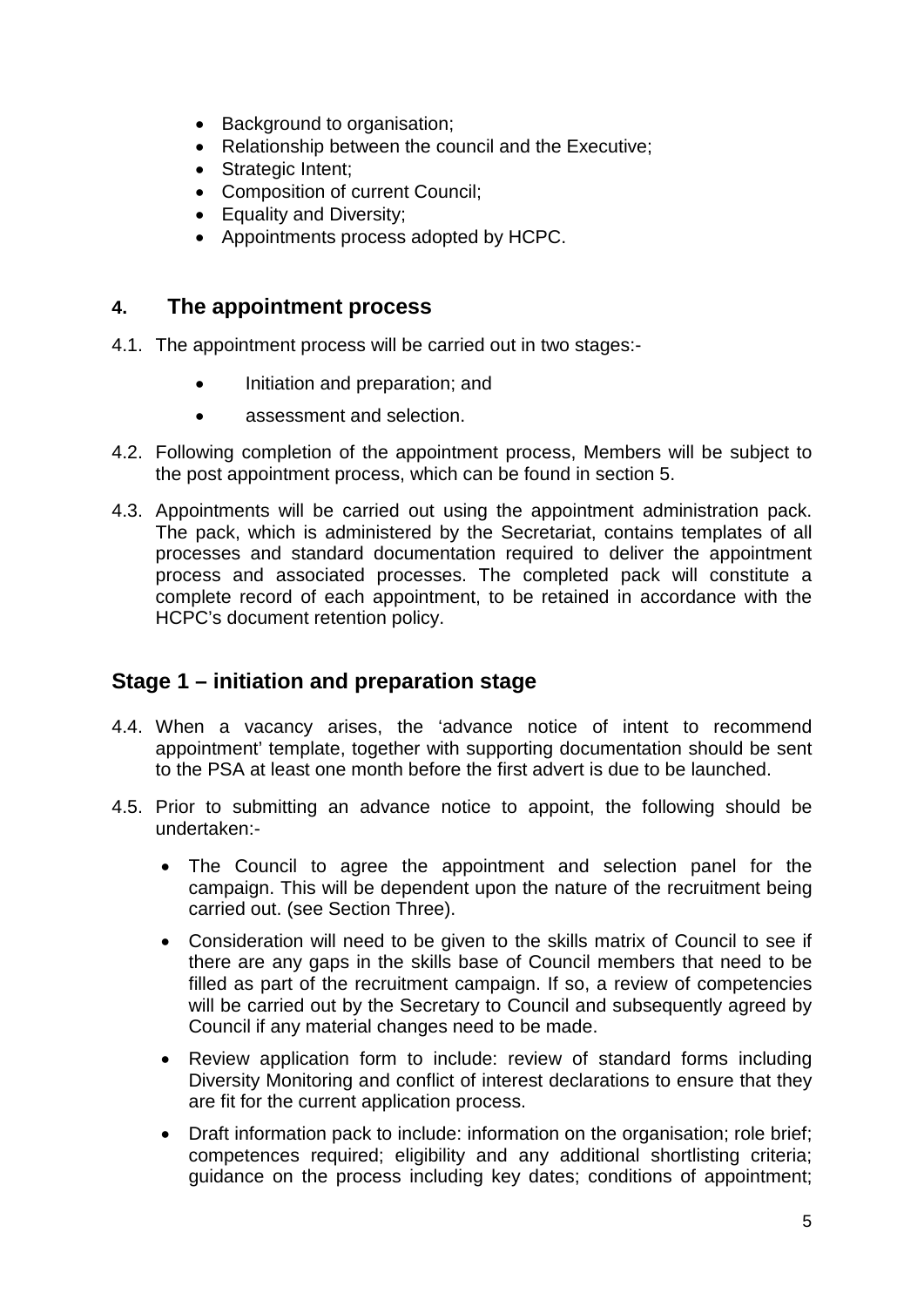and standard agreed policies on conflicts of interest, equality and inclusion, data protection process and dealing with complaints.

- Review accessibility arrangements to ensure that the contacts for Welsh translation, Braille, and text relay are up to date and to ensure that options for accessibility and translation are clearly stated in public documentation.
- Drafting of advert.
- Negotiation of advertising arrangements: in line with the agreed strategy, using the template in the Appointment Administration Pack.
- 4.6.The 'advance notice of intent to recommend appointment' template should include the following information:
	- Summary of the requirements of Council including current council membership;
	- Advertising and publicity strategy (including draft advert);
	- Proposed selection panel:
	- Compliance with legislation;
	- Additional supporting information (e.g. anticipated risks);
	- Supporting information (e.g. candidate information pack, job description, draft application form);
	- HCPC's document retention policy.
- 4.7. In drafting the advance notice to appoint form, due regard will be given to lessons learned log from previous projects.
- 4.8. Following submission of an advance notice to appoint, the PSA may contact the HCPC for points of clarification, or to request a change to the proposals.
- 4.9. At the same time that the 'advance notice of intent to recommend appointment' is submitted to the PSA, the Privy Council should be notified of HCPC's intention to initiate a recruitment campaign to ensure that the timescales are suitable from their point of view.

## **End of stage assessment**

- 4.10.At the end of stage 1, an assessment should be undertaken by the Secretary to Council to review the delivery of stage 1 to ensure that it was consistent with the policy and agreed plan and to agree the detailed plan and documentation for the next stage.
- 4.11.The assessment should review and record how the project demonstrates the four principles of good appointments to ensure that the process remains compliant.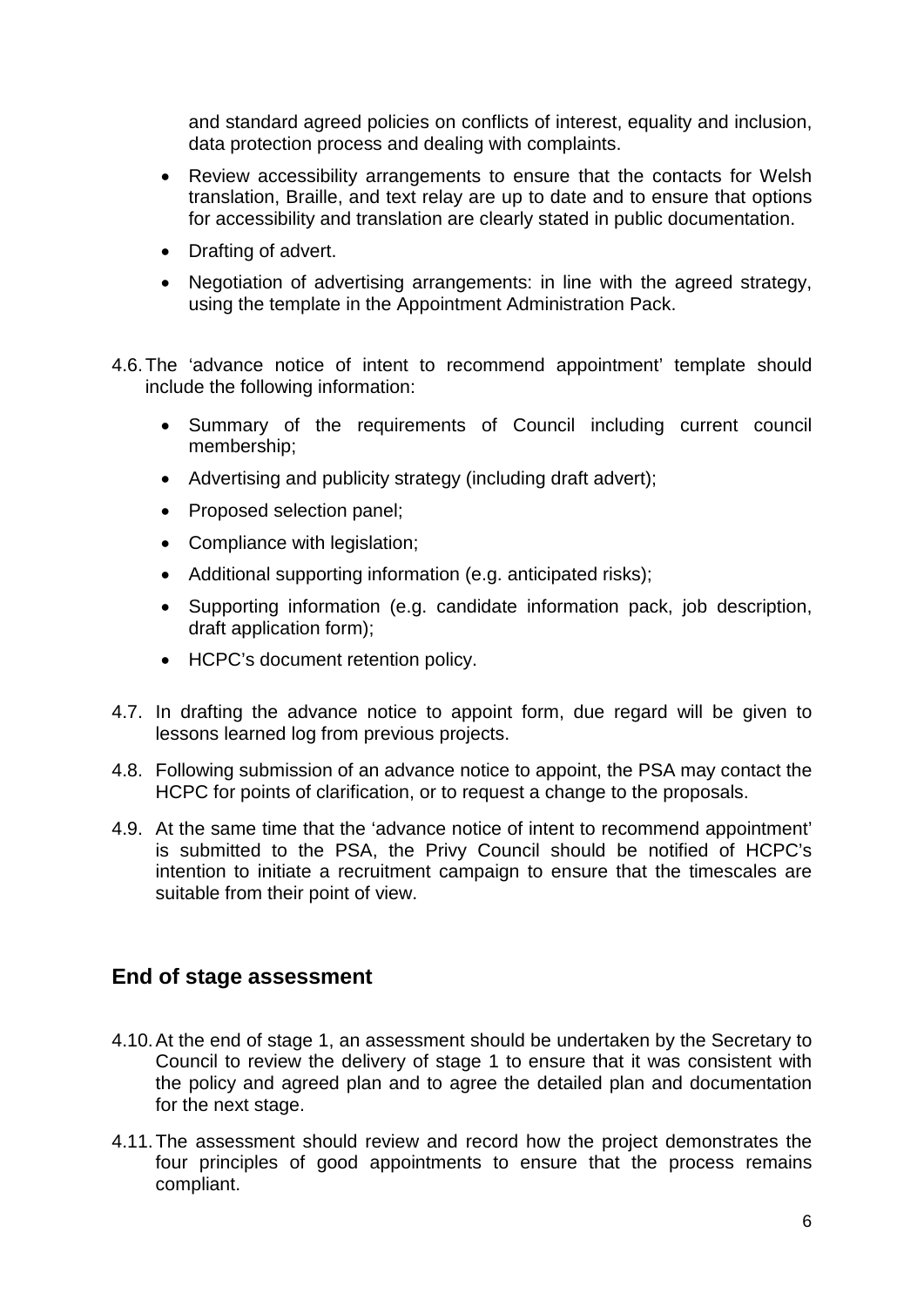- 4.12.Deviations (exceptions) from the appointments process proposals which have a high risk factor to the delivery of the process should be escalated to the Council and the PSA for information (wherever possible with a plan to resolve the issue).
- 4.13.Any changes resulting from an exception should be recorded in an updated project plan. Resolution of the issue should be recorded in the next end of stage assessment.
- 4.14.A record of the end of stage assessment, any exception plans, and a summary of any complaints concluded within the stage should be retained with the appointment administration pack.
- 4.15.The end of stage assessment will be provided to the independent panel member and a meeting held with the Secretary of Council to discuss the assessments.

## **Stage 2 – assessment and selection stage**

- 4.16.Stage 2 should consist of the following activities, the delivery of which should be analysed as part of the End of Stage Assessment:
	- **Launch of advertising strategy** to include: dissemination and publication of advertising materials, liaising with agents regarding HCPC advertising protocols. Recording progress and published adverts in Appointment Administration Pack.
	- **Collection of data from applicants** in line with the HCPC information retention policy; collation of confidential data on applicants, including the separation and analysis of equality and inclusion data.
	- **Communication with candidates and panel** including timely responses to enquiries, complaints and requests for feedback.
	- **Decision making** inclusion of pre-shortlist selection exercise (if required for large numbers of responses); administration and recording of shortlisting and interviews using templates in appointment administration pack.

## **Recording the decision making process**

- 4.17.All personal data (i.e. the front cover which details names, address, NI number etc and the equal opportunity and diversity monitoring form) should be removed from application forms before the assessment and selection process. Decisions regarding an applicant's suitability for the post must be reached solely on the evidence provided of how they fulfil the core competencies.
- 4.18.No candidate can be shortlisted unless they have been satisfactorily assessed against the published criteria.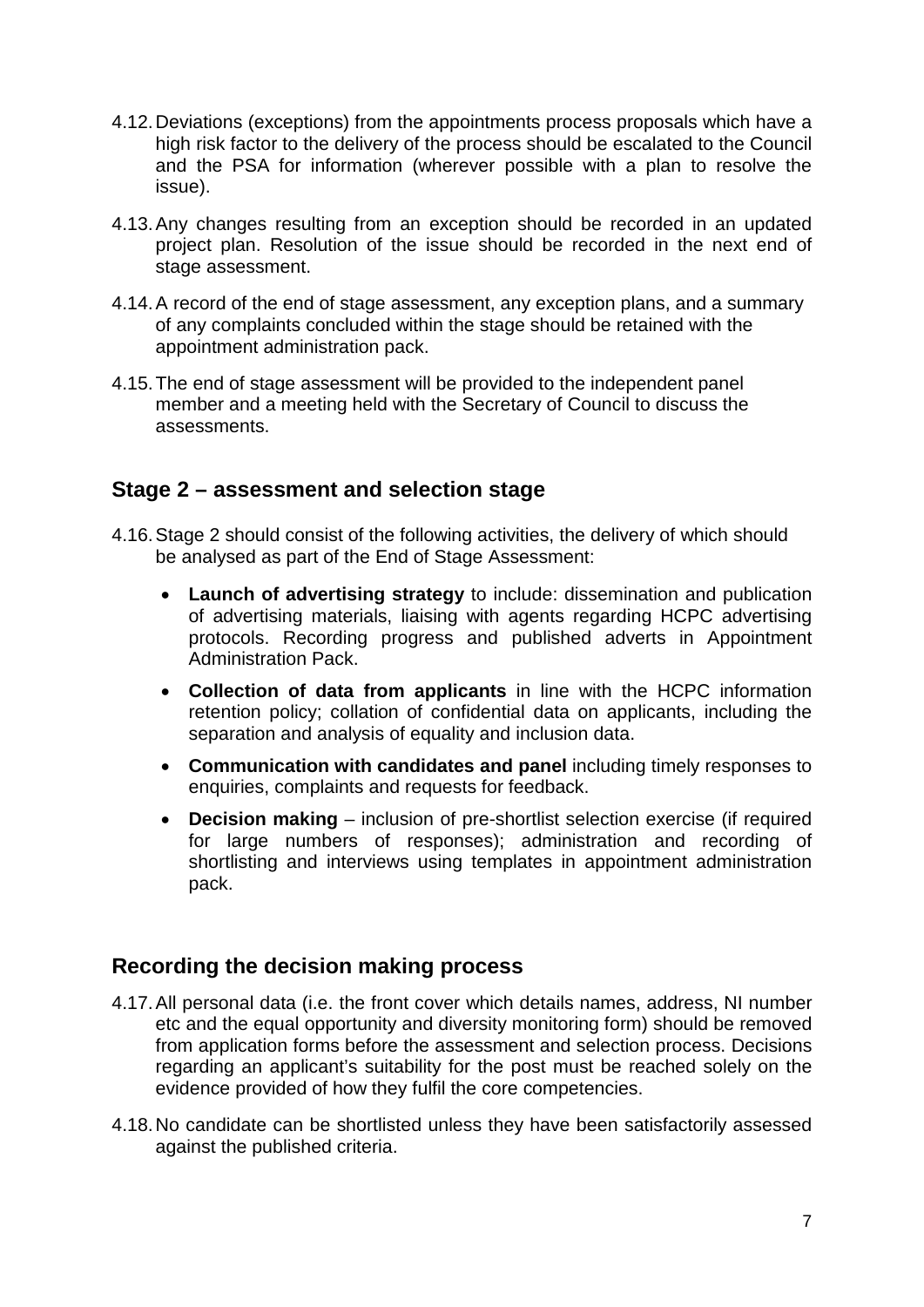- 4.19.No late applications will be accepted unless extenuating circumstances presented by the applicant are accepted by the panel.
- 4.20.Candidates who make an application under the HCPC's commitment to interview all persons with disability who meet the essential criteria for a role must be assessed anonymously in the same way as other applicants. If the Panel confirm that the candidate fulfils the core competencies, that candidate will be guaranteed an interview.
- 4.21.To ensure that decisions regarding candidates are transparent, individual candidate assessment summaries must be completed by each panel member undertaking shortlisting.
- 4.22.Once candidates have been shortlisted for interview, due diligence may be carried out using the internet to confirm an individual's credentials, for example details of their education or previous public appointments held.
- 4.23.In addition, for those short-listed registrant members, details of any ongoing Fitness to Practise issues will be checked.
- 4.24.Once the Panel have convened and agreed the short-listed candidates, those that have been shortlisted and those unsuccessful candidates will be notified. Details of the complaints process will be included in all correspondence.
- 4.25.The panel will then be provided with interview packs. These will include the full completed application forms of those candidates shortlisted for interview, including personal information such as names, a form which will ask the panel to confirm whether or not they have any conflicts of interest to declare i.e. they know any of the candidates in a personal or professional capacity, and a list of interview questions which will have been drafted by the Secretary to Council and agreed with the Chair of the Council in advance.
- 4.26.Interviews will be scheduled by the Secretary to Council. Due to the time and expense of reconvening assessment and selection panels, requests for a change of interview date will not be considered unless a reasonable adjustment is being made to accommodate a candidate applying under the HCPC's commitment to interview all persons with disability who meet the essential criteria for a role.
- 4.27.A candidate interview record will be completed by each panel member for each interview held. This will form part of the record for the campaign and kept in accordance with the HCPC document retention policy.
- 4.28.At the end of the selection process, the 'Notice of intent to recommend appointment' form shall be completed by the Secretary to Council and signed by the panel Chair. In addition to the appointment recommendation, the panel should record all other appointable candidates in order of preference.
- 4.29.The opportunity to request feedback should be included in the letter to shortlisted candidates who are not successful, along with details of the complaints process.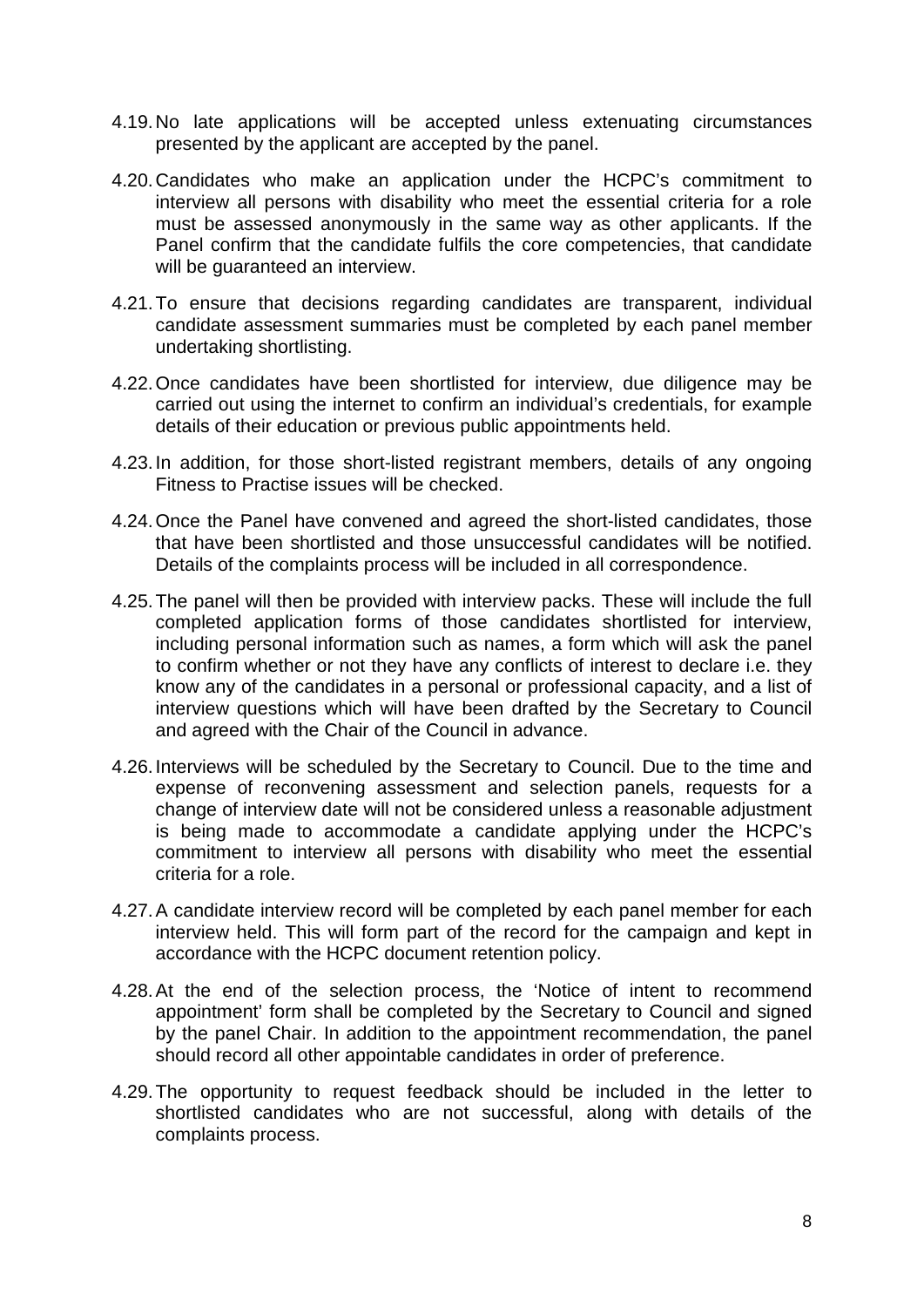4.30.The end of stage assessment for stage 2 will be provided to the independent panel member and a meeting held with the Secretary of Council to discuss the assessment undertaken. This will be a similar assessment to that undertaken at the conclusion of stage 1, further details can be found under paragraph 4.10.

#### **Independent assessor's report**

- 4.31.On completion of the process the panel member appointed as the independent assessor should complete a validation report to confirm whether, in their view, the process complies with the four principles of good appointments.
- 4.32.A template for this report is provided as part of the appointments administration pack.

## **Appointment recommendation**

- 4.33.Once a decision has been made by the appointment and selection panel, references will be sought for the successful candidate (s).
- 4.34.In the event that an unsatisfactory reference is received, the HCPC will convene the Panel to confirm the course of action.
- 4.35.On receipt of the independent assessors report and the references, the Secretary to The Council will submit "notice of intent to recommend appointment" to the PSA on behalf of the appointment and selection panel. This will comprise:
	- end stage assessments including how the process has varied from the process originally described under "Advance notice of intent to recommend appoint;
	- independent assessor's report;
	- How HCPC met obligations under the Equality Act 2010 and the Public Sector Equality Duty;
	- Details of due diligence undertaken;
	- Conflicts of interest and how they were resolved;
	- Details of any complaints; and
	- recommendation for term of appointment.
- 4.36.The PSA and Privy Council estimate that it will take six weeks to process each recommendation and to make the appointments. The appointment recommendation must be submitted to the PSA at least six weeks before the appointment is due to start to allow time for the induction process.
- 4.37.In the event that the preferred candidate is unable to take up the post, the recommendation will pass to the next preferred appointable candidate.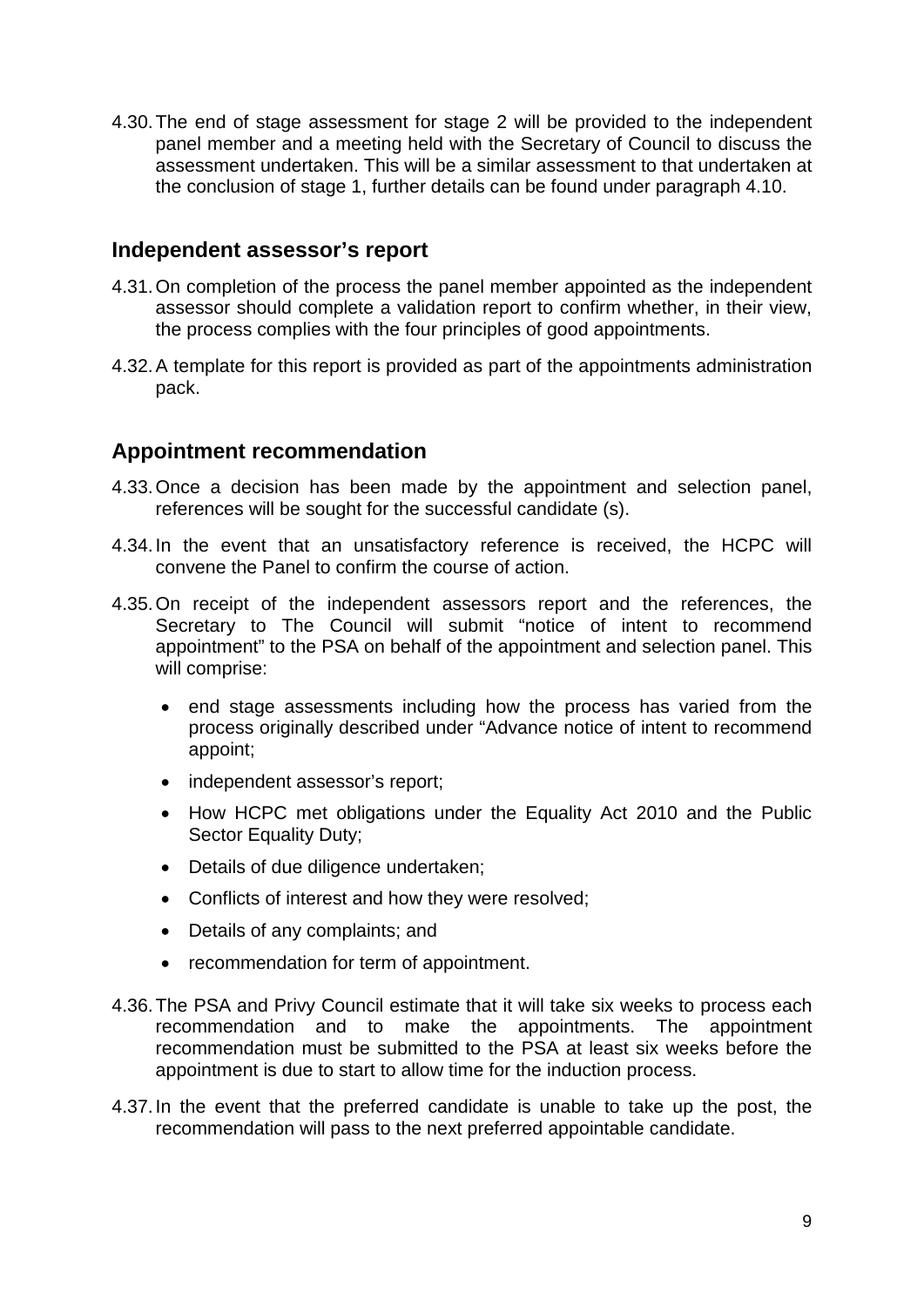- 4.38.Reserve appointable candidates will remain valid for six months after appointment. In the event that a Council member takes up post, but leaves the Council up to six months after appointment, the Council may recommend that the Privy Council approach the next appointable candidate to take their place.
- 4.39.In the event that a new Council member resigns from the Council after six months, the vacancy should be included in the next appointment exercise, although this will be subject to approval by the Privy Council.

## **Eligibility and disqualification from appointment**

4.40.The criteria for eligibility for appointment to the Council and disqualification from appointment as a member are set out in the Health and Care Professions Council (Constitution) Order 2009.

# **Conflicts of interests**

- 4.41.As part of the application process, applicants will be asked to complete a conflicts of interest form which will ask them to declare any personal or professional relationships with members of the assessment and selection panel and members of staff at HCPC.
- 4.42.Any perceived conflict of interest should be taken into account by the panel at short-listing stage, and if necessary explored more fully at interview stage.
- 4.43.In the event that this relationship, in the opinion of two or more members of the panel, compromises the ability of the panel to make an impartial decision, the panel member should be substituted for the duration of the process.

# **Diversity monitoring**

- 4.44.Data collected from applicants must be detached from application forms on receipt, and added to a diversity monitoring database, to be administered by the Secretariat in accordance with the HCPC document retention policy.
- 4.45.This data should be analysed as part of the project planning exercise for each new appointment campaign to ensure that the diversity of Council members is taken into consideration in recruiting new members to Council.

# **Complaints**

4.46.The HCPC is committed to processes and procedures that are fair, transparent and free from discrimination. Complaints about any aspect of the appointments process for the Chair or Council member roles will be monitored, recorded and promptly handled.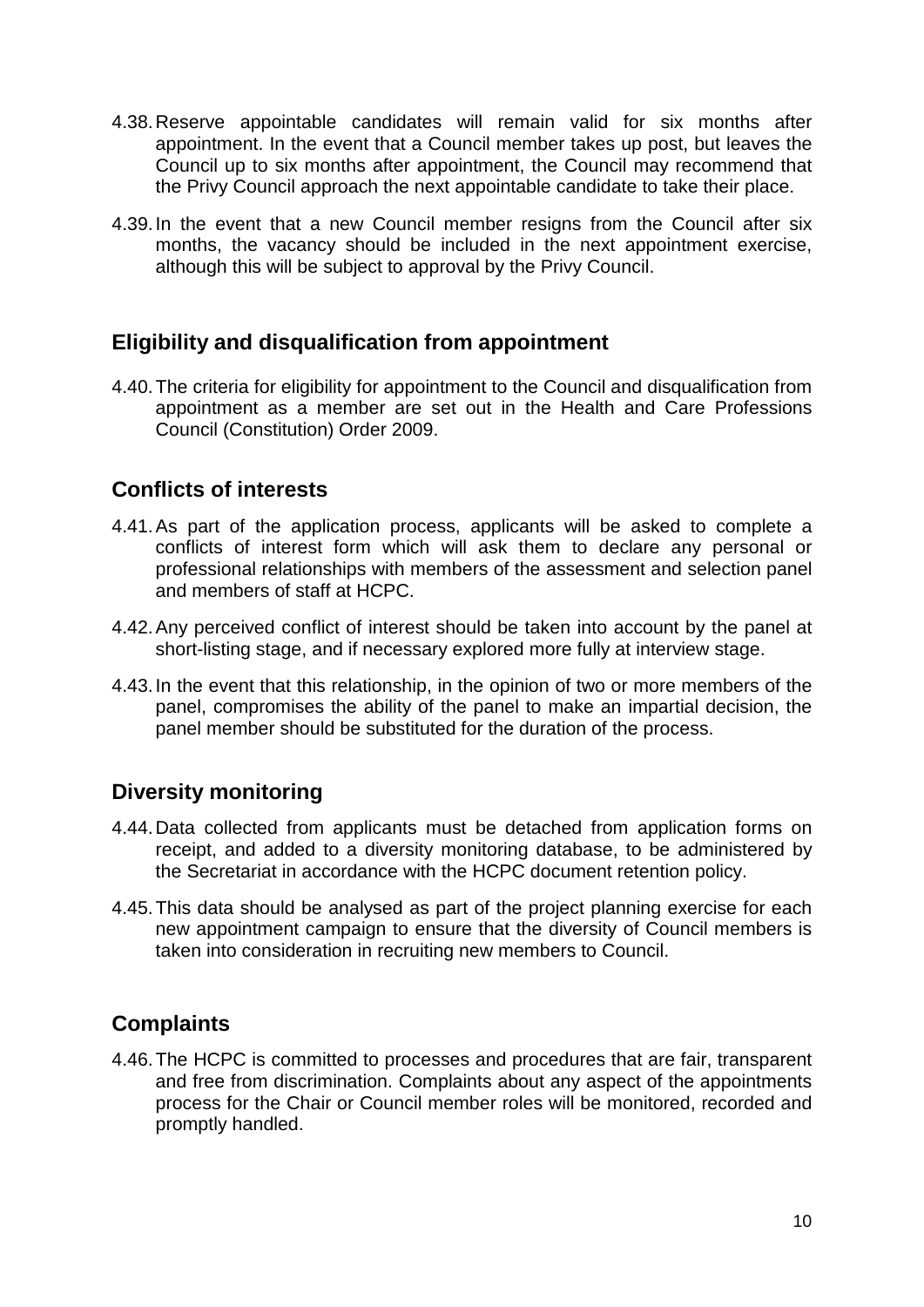- 4.47.A full record of correspondence with complainants must be retained, in addition to any relevant documentation. These must be available for audit if required, and should be recorded in summary at the end of stage assessment.
- 4.48.Guidance on how to make a complaint must be published in all information packs, and must be included in all correspondence with applicants.
- 4.49.Complaints regarding the appointments process, or an individual's experience of the process, will be dealt with under the HCPC central customer service and complaints process. Complaints and other feedback should be made in writing to the Secretary to the Council –

Louise Hart, Secretary to Council, The Health and Care Professions Council, Park House, 184 Kennington Park Road, London SE11 4BU. (020 7840 9711) (louise.hart@hcpc-uk.org).

4.50.The HCPC complaints process has the following aims:

- To deal with all complaints in an effective, fair and confidential manner.
- To acknowledge receipt of feedback within three working days.
- To respond to complaints within 15 working days.
- To keep complainants regularly updated as to the progress of their enquiry if the issue has not been resolved within agreed times.
- 4.51.If a complainant is dissatisfied with the response they may then ask the Chief Executive to conduct an internal review.
- 4.52.If a complainant remains dissatisfied with the HCPC's response they will be able to raise their concerns with the Privy Council, to:

Ceri King, Head of Secretariat & Senior Clerk, Privy Council Office, 2 Carlton Gardens London SW1Y 5AA (020 7747 5300) (ceri.king@pco.x.gsi.gov.uk).

- 4.53.Administering complaints within the central system will ensure that the Executive has the opportunity to consider the complaints and ensure that changes can be made to the system particularly if any trends are identified.
- 4.54.When notifying the Authority that a recommendation has been made, details of any complaints received will be provided. Should the complaint arise after the recommendation has been made, the HCPC will provide details directly to the Privy Council.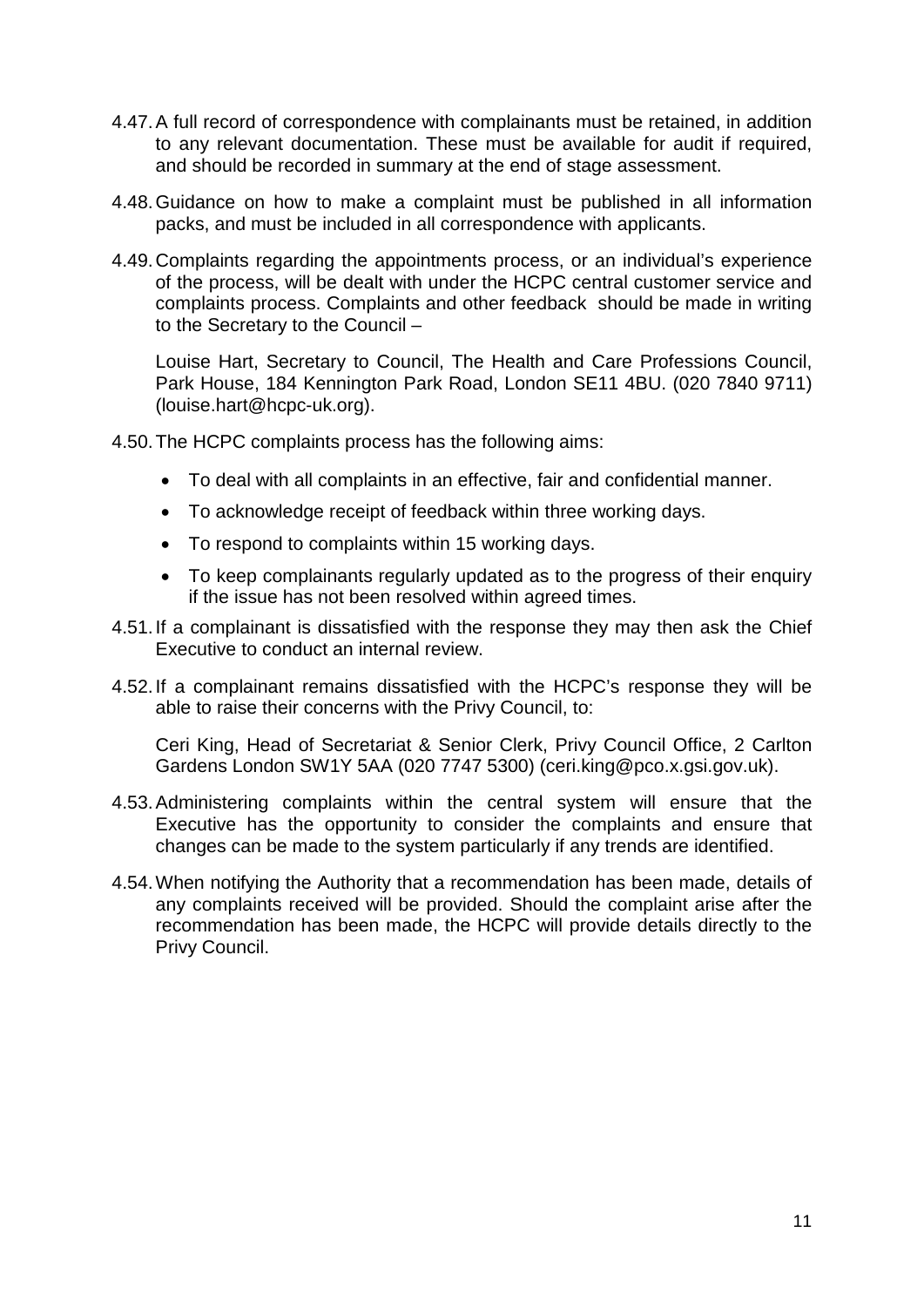# **5. Post appointment processes**

- 5.1. On receipt of notice that the appointment has been made by the Privy Council the following activities will be undertaken:
	- **Welcome pack to be sent** to the new member including proposed dates for induction, dates of meetings, and login details for the Council Extranet, which is a secure website containing information on the role, HCPC policies and forms, including details of expenses and remuneration.
	- **Press release agreed** with member and Communications Department. To ensure transparency this should be publicised on the HCPC website, intranet, newsletter and Social Media feeds.
	- **Induction programme developed** in consultation with the Chair of the Council.

## **Induction**

- 5.2. Induction training for Council members is determined by the standards of education and training for Council members, which is published as part of the code of corporate governance. The standards are the minimum requirements with which members must comply with in order to fulfil their role.
- 5.3. The induction must take place as soon as practicable after the appointment is made by the Privy Council and will cover the following:-
	- the role of the Council;
	- the legal framework of the HCPC;
	- the role of Council members;
	- the strategy and structure of the organisation; and
	- meeting procedures.
- 5.4. Members attend an initial compulsory day for an orientation, after which an individual programme is developed depending on the member's understanding of the organisation and their committee responsibilities.
- 5.5. Members are also encouraged to attend public meetings of the HCPC, such as FTP hearings and registrant engagement events, to gain further understanding of the organisation and meet employees and stakeholders.

# **Ongoing training and appraisal**

- 5.6. A member's performance against the standards of education and training is reviewed as part of the annual review process for Council members. This process also provides an opportunity for members to discuss and arrange training objectives.
- 5.7. The annual review process for Council members was agreed at the Council meeting of 17 September 2010. The system provides a mechanism for annual appraisal for Council members and Chairs.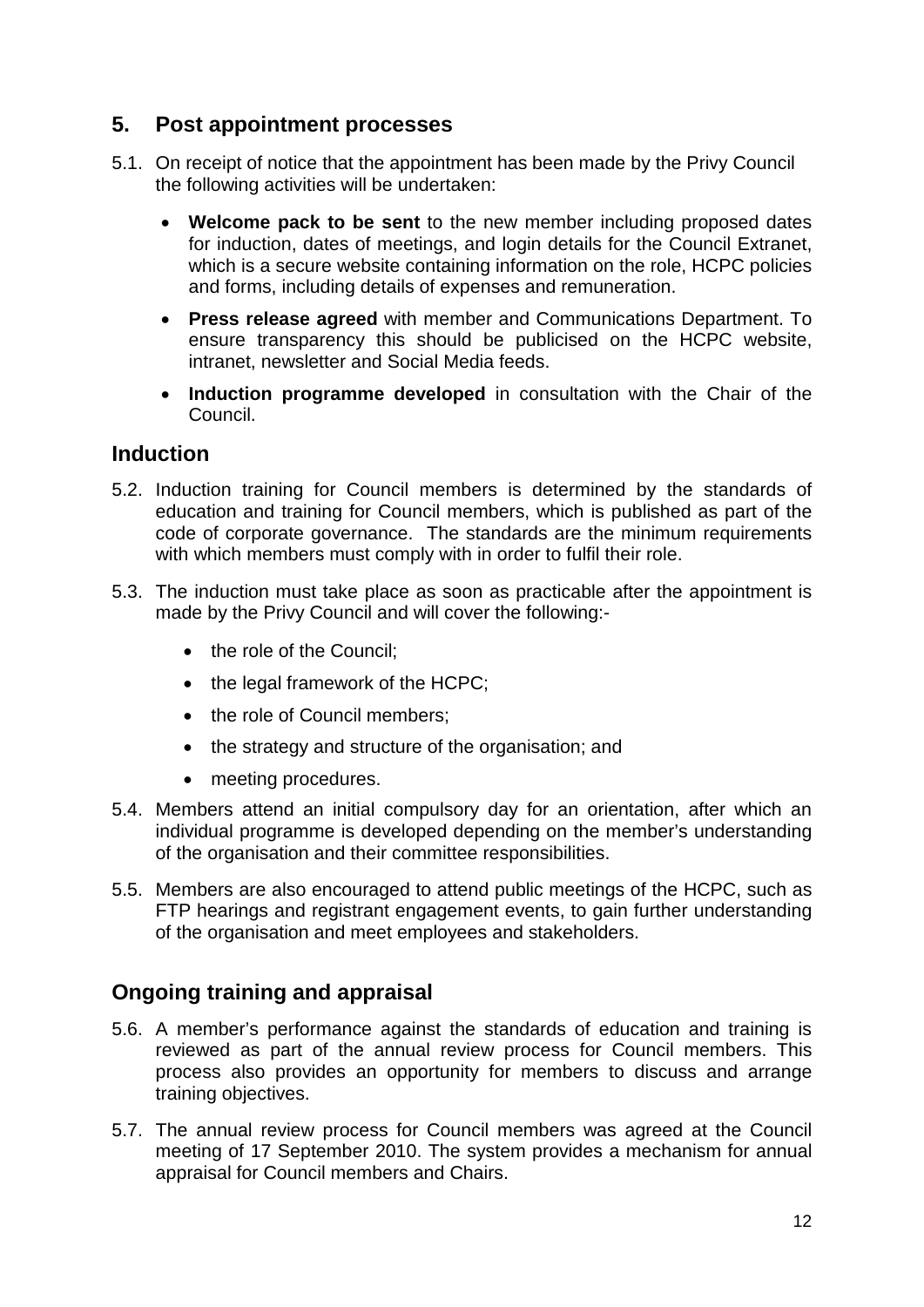- 5.8. The process is timed to feed directly into the reappointment processes for the Council Chair and Council members.
- 5.9. Guidance on the review process is provided to the Council members on appointment.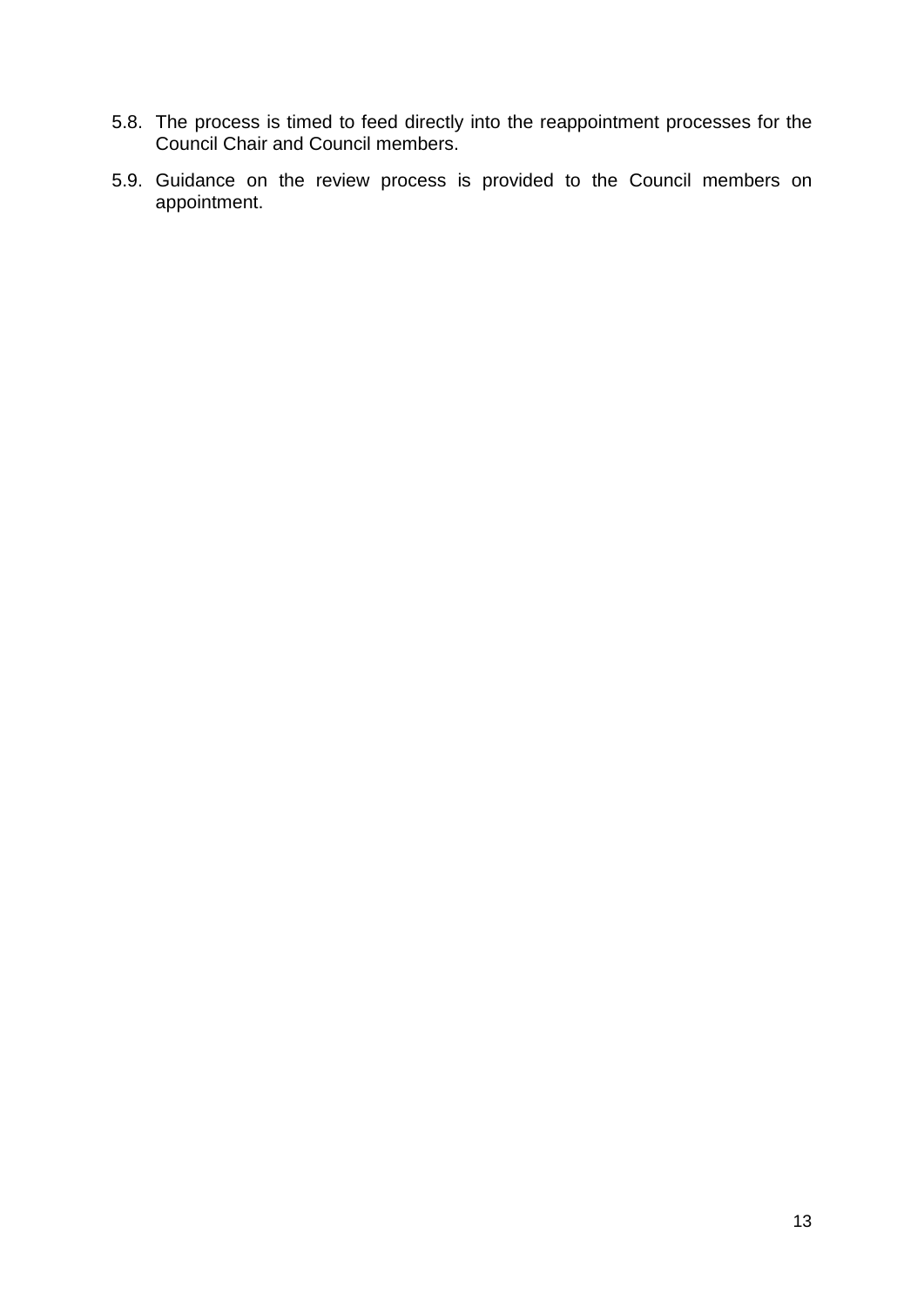## **6. Other associated appointment processes**

## **Reappointing a Council Member or Council Chair**

- 6.1. Where the term of office of a Council member or Council Chair is coming to an end, the incumbent may be eligible to be considered for a reappointment without the need for open competition (as outlined in the Constitution Order). Each case for reappointment will be considered on its individual merits at the appropriate time.
- 6.2. Re-appointment will only be considered where it is in the best interests of the Council for the individual to remain in post. There is no automatic right to reappointment, even where post-holders are eligible for reappointment and even where the incumbent has performed well in the role as the needs of the Council may change over time.
- 6.3. Terms of appointment and the profile of skills held by Council members will be monitored by the Secretary to the Council.
- 6.4. Following the completion of the annual review process for Council members and the Council Chair, members who are eligible to apply for reappointment will be invited to complete a reappointment application form. This should consist of:
	- a personal statement, explaining how the candidate's skills and experience continue to be relevant to the business of the HCPC;
	- confirmation of the candidate's eligibility for appointment;
	- declaration of interests and a reaffirmation to the Council code of conduct.
- 6.5. Members who do not wish to be considered for reappointment must confirm this in writing to the Privy Council.
- 6.6. Data collected from applicants must be detached from application forms on receipt, and added to the diversity monitoring database, to be administered by the Secretariat in accordance with the HCPC document retention policy.
- 6.7. This data should be analysed as part of the project planning exercise for each new appointment campaign, and at each end of stage assessment.
- 6.8. An assessment and selection panel should be convened to consider the reappointment paperwork. The Panel will consist of three members:
	- the Chair of the Council;
	- an independent with experience in public appointments; and
	- one other member, drawn from those suitable candidates outlined in the PSA guidance.
- 6.9. When consideration is being given to the reappointment of the Chair, the panel will consist of:
	- the Chair of an independent regulator or public authority;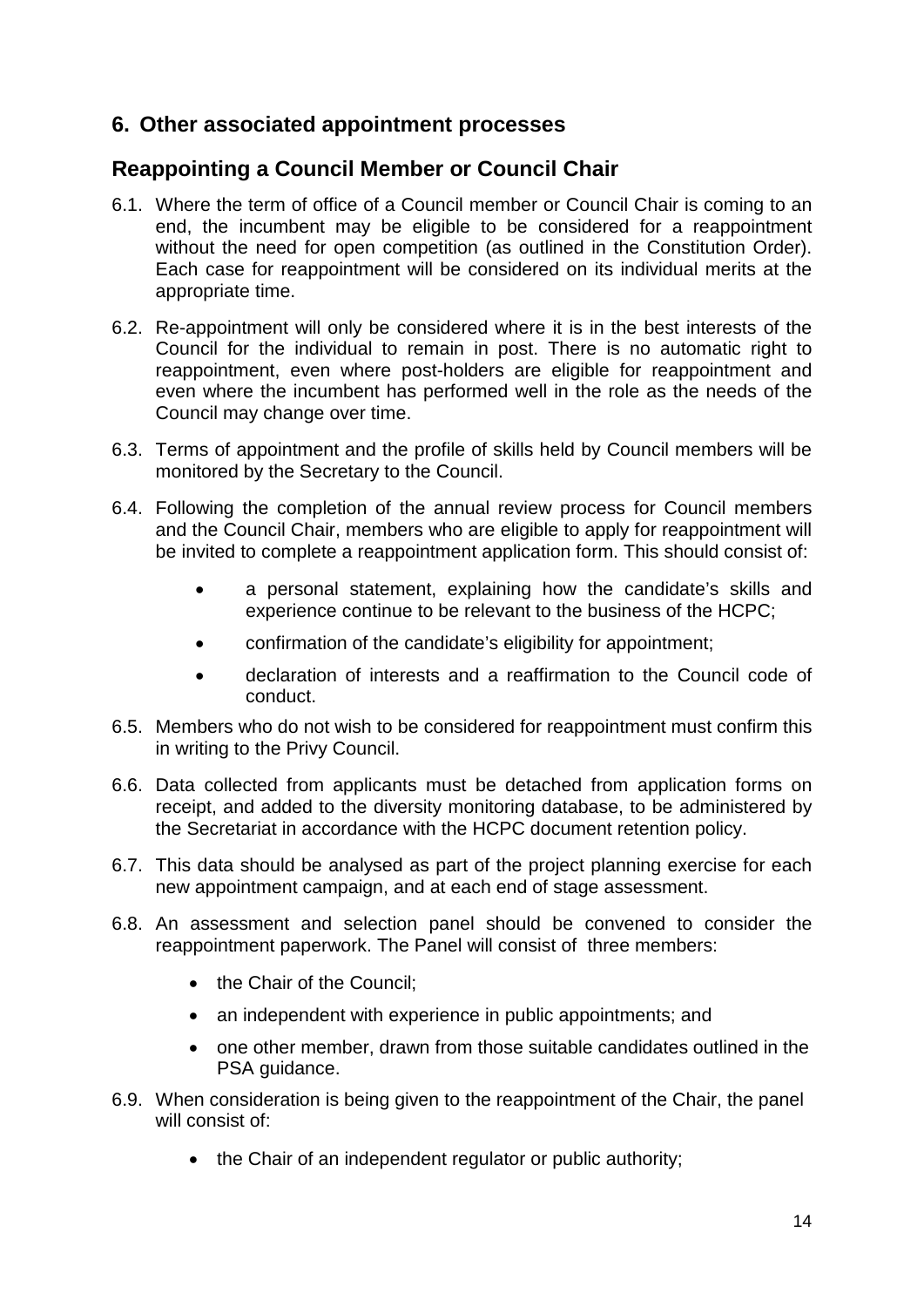- an independent with experience in public appointments; and
- one other member, drawn from those suitable candidates outlined in the PSA guidance.
- 6.10.Recommendations must be made taking into account a member's or Chair's annual review forms, and the Council skills profile.
- 6.11.At the end of the assessment process, the Panel should complete a reappointment recommendation form in respect of each member/Chair.
- 6.12.On completion of the process, the independent assessor should complete a validation report to confirm whether, in their view, the process complies with the four principles of good appointments.
- 6.13.The Secretary to Council should complete an end of stage assessment in respect of the reappointment process.
- 6.14.On receipt of the independent assessor's report, the Secretary to The Council will submit a "Notice of intent to recommend reappointment" to the PSA, consisting of:
	- Rationale for reappointment;
	- Eligibility and willingness;
	- basis of recommendation;
	- end stage assessment reports;
	- details of third party feedback;
	- details of complaints;
	- conflicts of interest arising as part of the process
	- Compliance with legislation;
	- independent assessor's report;
	- recommendation for term of appointment.

# **Extending an appointment term**

- 6.15.If a term of office of a member was less than permitted in the Health and Care Professions Council (Constitution) Order 2009, it may be appropriate to consider an extension of the appointment, i.e. if an initial appointment was for three years, but the maximum term is four years, it is possible to ask the Privy Council to extend the appointment up to the maximum term possible.
- 6.16.Circumstances where this may be considered include a review of council membership; or to allow a new chair to consider the needs of the Council going forwards.
- 6.17.In order to extend an appointment term, an existing member must complete the reappointment process.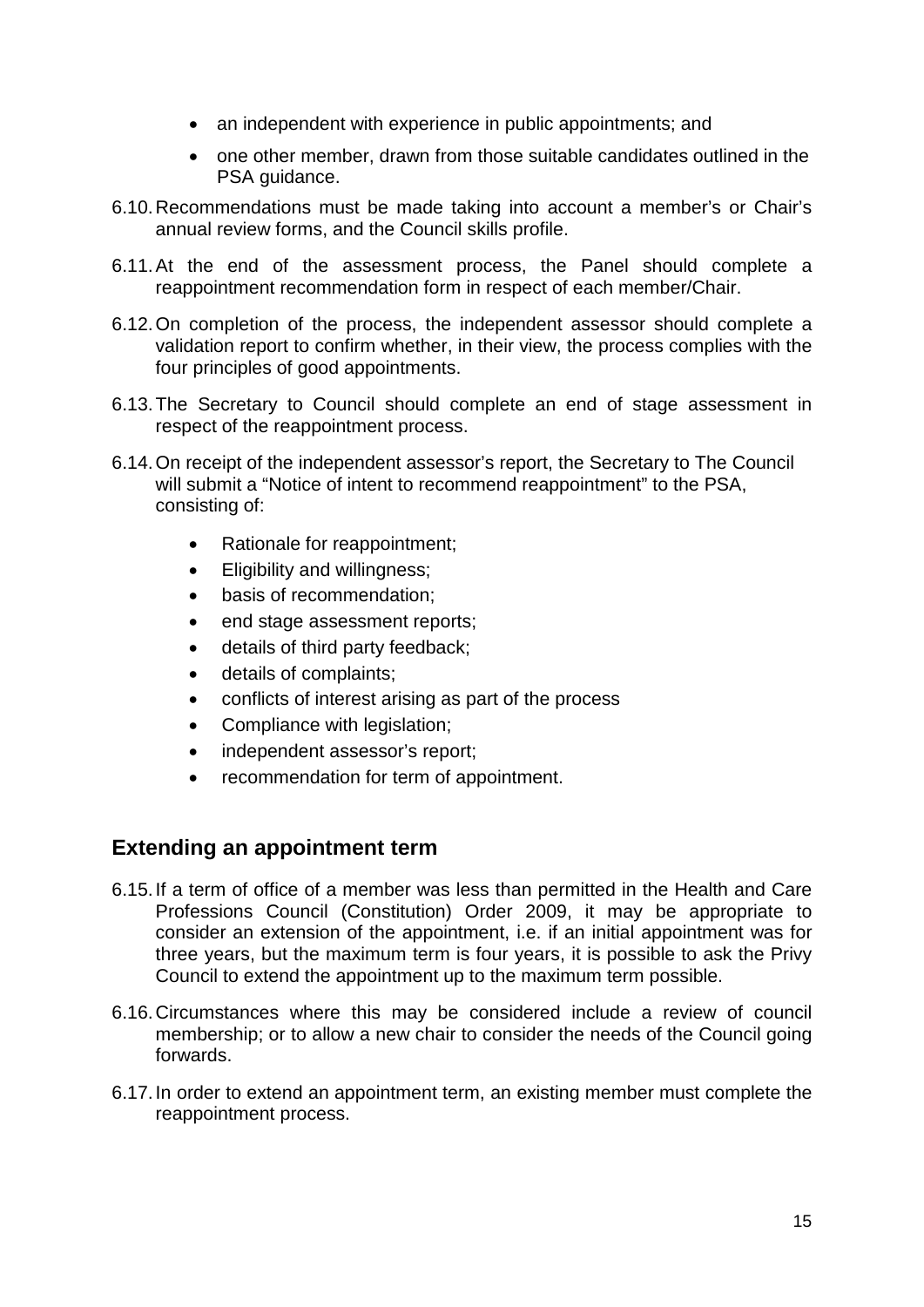# **Suspending or removing a Council member or Chair**

- 6.18.Suspension of a Council member allows for a full investigation to be carried out establishing whether there are grounds for an office holder to be removed from office. Further periods of suspension can be considered if more time is needed to complete an investigation or until the outcome of a criminal investigation is known.
- 6.19.In exceptional circumstances, it may be necessary to remove a Council member (or a Chair) from office.
- 6.20.The process for investigating performance issues, complaints or allegations regarding Council members is set out in the code of corporate governance.
- 6.21.The process consists of:
	- determination of the complaint by the Chair of the Council;
	- investigation by an independent reviewer; and
	- independent review report to the Council.
- 6.22.In considering the complaint, the Council may make one or more of the following recommendations:
	- that no action be taken;
	- that the member be admonished by the Council;
	- that a report be submitted to the police, another regulatory or law enforcement agency or to a prosecuting authority; and
	- that the Council recommend to the Privy Council that the member be removed from the Council.
- 6.23.In submitting a recommendation to the Privy Council regarding the removal of a member, the HCPC should include the original complaint, the independent reviewer's report, and a record of the Council decision.

## **Making an emergency appointment of a Council Member or Chair**

- 6.24.Unplanned situations may arise in which it may be appropriate to consider making an emergency appointment. This situation may arise when it has not been possible to follow other processes set out here, for example following an unexpected resignation or death of a Council member (or Chair).
- 6.25.Emergency appointments should only be considered when not doing so would prevent the organisation from fulfilling its legislative requirements (i.e. to ensure quorum).